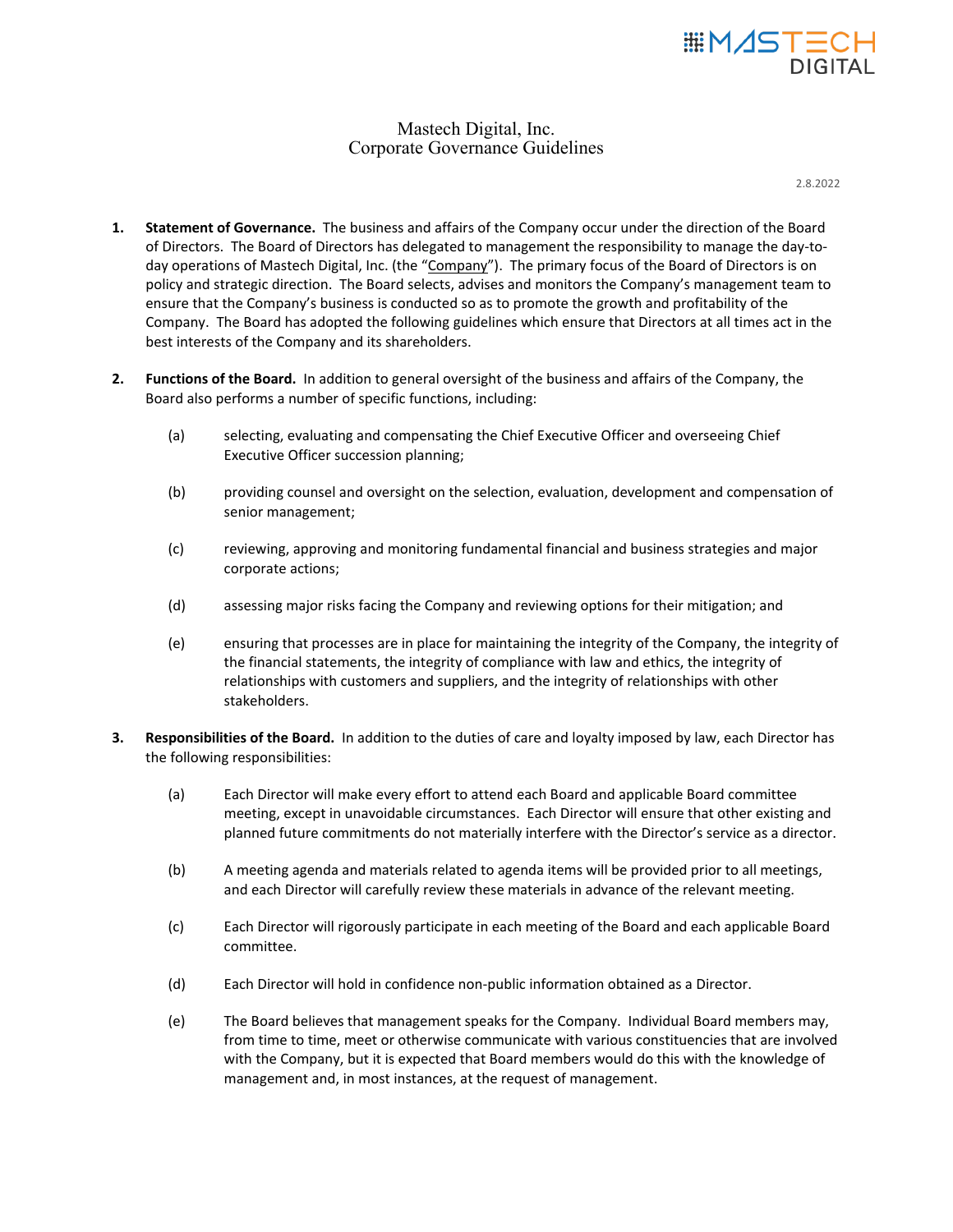- (f) Each Director will be familiar with, and will comply with, the terms of the Company's Code of Business Conduct and Ethics, including applicable rules regarding trading in the Company's securities. If an actual or potential conflict of interest arises for a Director, the Director shall promptly inform the Chief Executive Officer and the Chairman of the Audit Committee. All Directors will recuse themselves from any discussion or decision affecting their personal, business or professional interests. The Board shall resolve any conflict of interest question involving the Chief Executive Officer or a member of senior management, and the Chief Executive Officer shall resolve any conflict of interest issue involving any other officer of the Company. If a significant conflict exists and cannot be resolved, the Director should resign.
- **4 Orientation and Continuing Education for Directors.** Significant strategic thought and consideration is given to the identity of individuals nominated to serve as members of the Company's Board. With that in mind, the Company is committed to providing an initial orientation to board service with the Company and a continuing education covering such operational, financial and legal issues as may be appropriate given each Board member's background, experience and education. Without limiting the foregoing, each Board member is encouraged to propose such supplemental educational activities as he or she thinks appropriate for him or herself, including visits to Company facilities, meetings with Company officers and supplemental information regarding operational, financial and legal matters affecting the Company or his or her role as a Director. Management is committed to ensuring that supplemental activities are effected in a timely manner, either for the individual Director or, if management determines appropriate, for the full Board.

#### **5. Board Composition.**

(a) Director Selection and Qualification. The Nominating and Corporate Governance Committee will establish, and from time to time review with the Board, the requisite skills and characteristics for new Board members. This assessment will include consideration of background, skill needs, diversity, personal characteristics and business experience. At least annually, the Nominating and Corporate Governance Committee will review the qualifications and backgrounds of the Directors, as well as the overall composition of the Board, and select the slate of directors to be recommended for nomination for election at the Annual Shareholders Meeting.

Nominees for directorship will be selected by the Nominating and Corporate Governance Committee in accordance with the policies and principles in its charter and these Corporate Governance Guidelines. In making its selection the Nominating and Corporate Governance Committee considers, among others, submissions from shareholders. The invitation to join the Board should be extended by the Chief Executive Officer and the Chairman of the Nominating and Corporate Governance Committee.

It is expected that no Board member will participate on more than three (3) public company boards or seven (7) boards in total. These guidelines do not include subsidiary companies of the Company or "not for profit" organizations. In evaluating participation on other boards, consideration shall be given to the number of audit committees on which an individual participates, and the time commitment involved in participation on those audit committees, particularly if it is anticipated that the individual will at any time serve on the Audit Committee of the Company.

Any Director who is considering accepting an invitation to join the board of directors of any other corporation (whether publicly or privately held and whether for profit or not-for-profit) shall notify the Chief Executive Officer and the Chair of the Nominating and Corporate Governance Committee in advance of accepting such invitation so as to enable the Nominating and Corporate Governance Committee to make, in a timely manner, a determination as to whether there is an 'interlocking directorate' issue or other conflict and to communicate such determination, and any related recommendation, to such Director and to the Board.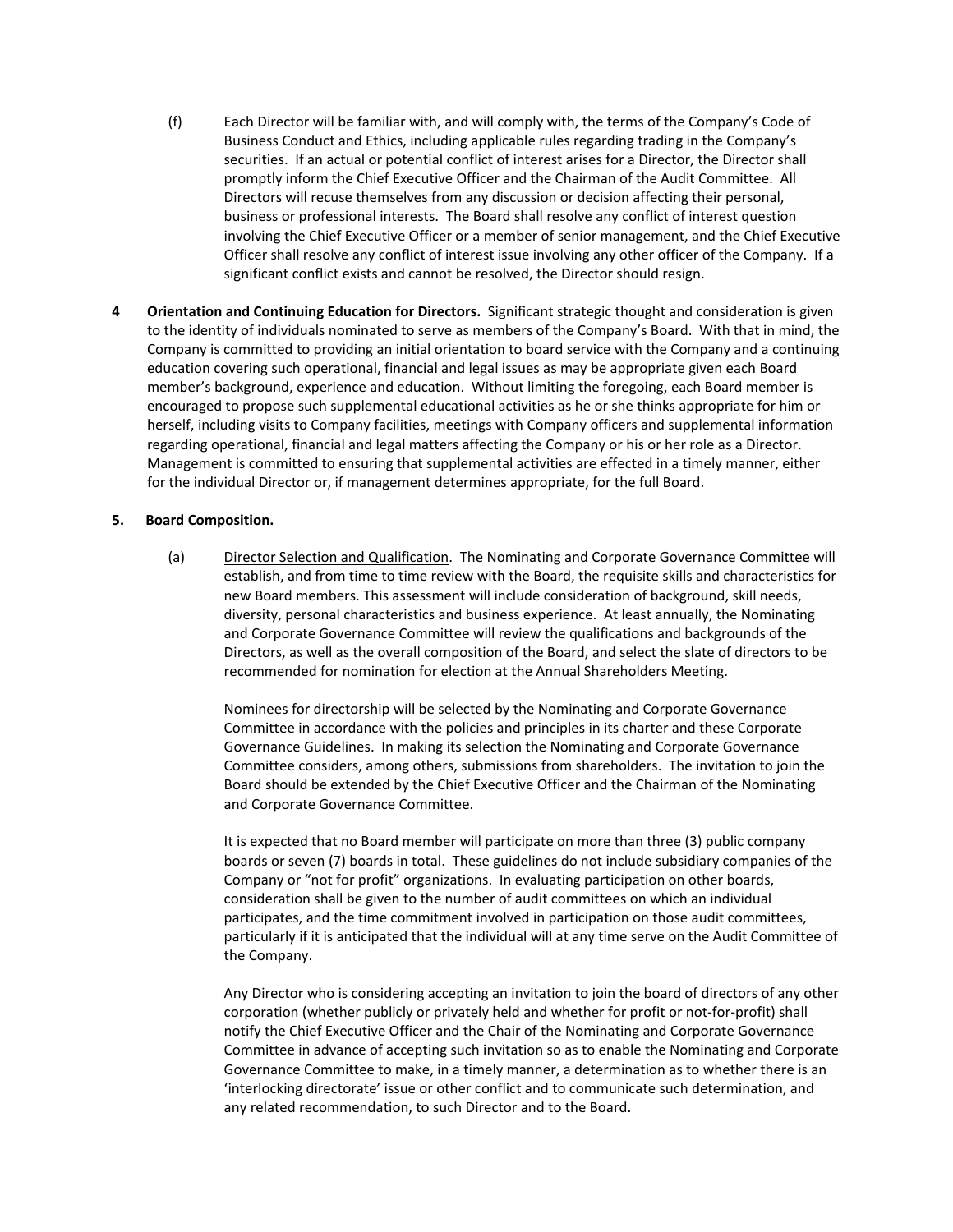- (b) Majority Independence.The majority of the Directors on the Board at any time will be Independent Directors. The definition of an Independent Director is set forth below in paragraph 7.
- (c) Size of Board. The Articles of Incorporation of the Company mandate that the Board consist of not more than nine (9) nor less than three (3) members. The Board currently has seven (7) members. The number of directors on the Board shall not be so large as to prevent the Board from functioning effectively as a body.
- (d) Tenure. The Board does not believe it should establish term limits. While term limits could help ensure that fresh ideas and viewpoints are available to the Board, they hold the disadvantage of losing the contribution of directors who, over time, have developed increasing insight into the Company and its operations and therefore provide an increasing contribution to the Board as a whole. As an alternative to term limits, the Nominating and Corporate Governance Committee, in consultation with the Co-Chairmen, will review each Director's continuation on the Board every three (3) years. This will also allow each Director the opportunity to conveniently confirm his/her desire to continue as a member of the Board.
- (e) Change of Occupation/Business Association. Any Director who, in the future, experiences a change in his or her principal occupation or primary business affiliation from that in which the Director was engaged when last elected to the Board, should promptly submit a letter offering his or her resignation as a Director to the Chief Executive Officer and to the Nominating and Corporate Governance Committee. The Board, with input from the Nominating and Corporate Governance Committee and the Chief Executive Officer, will consider whether to accept the offer of resignation based on the effect such change in occupation or primary business affiliation may have on that Director's ability to serve and to be an effective Board member. For this purpose, retirement is considered a change of employment.

## **6. Director Compensation Guidelines.**

- (a) The Compensation Committee shall produce an annual report on director compensation. This report shall be included in the Company's annual proxy statement.
- (b) The Compensation Committee shall annually review director compensation and make such recommendations to the Board relating thereto as the Compensation Committee determines appropriate. The following guidelines are to be followed in determining the amount and form of director compensation:
	- *the relevant experience/expertise of each Director,*
	- *the time commitment, including committee service, required,*
	- *the growth and profitability of the Company, and*
	- *the overall effectiveness of the Board in setting Company policy and strategic direction.*

In discharging this duty, the Compensation Committee shall be guided by three goals: compensation should fairly pay directors for work required in a company of comparable size and scope; compensation should align directors' interests with the long-term interests of shareholders; and the structure of the compensation should be simple, transparent and easy for shareholders to understand.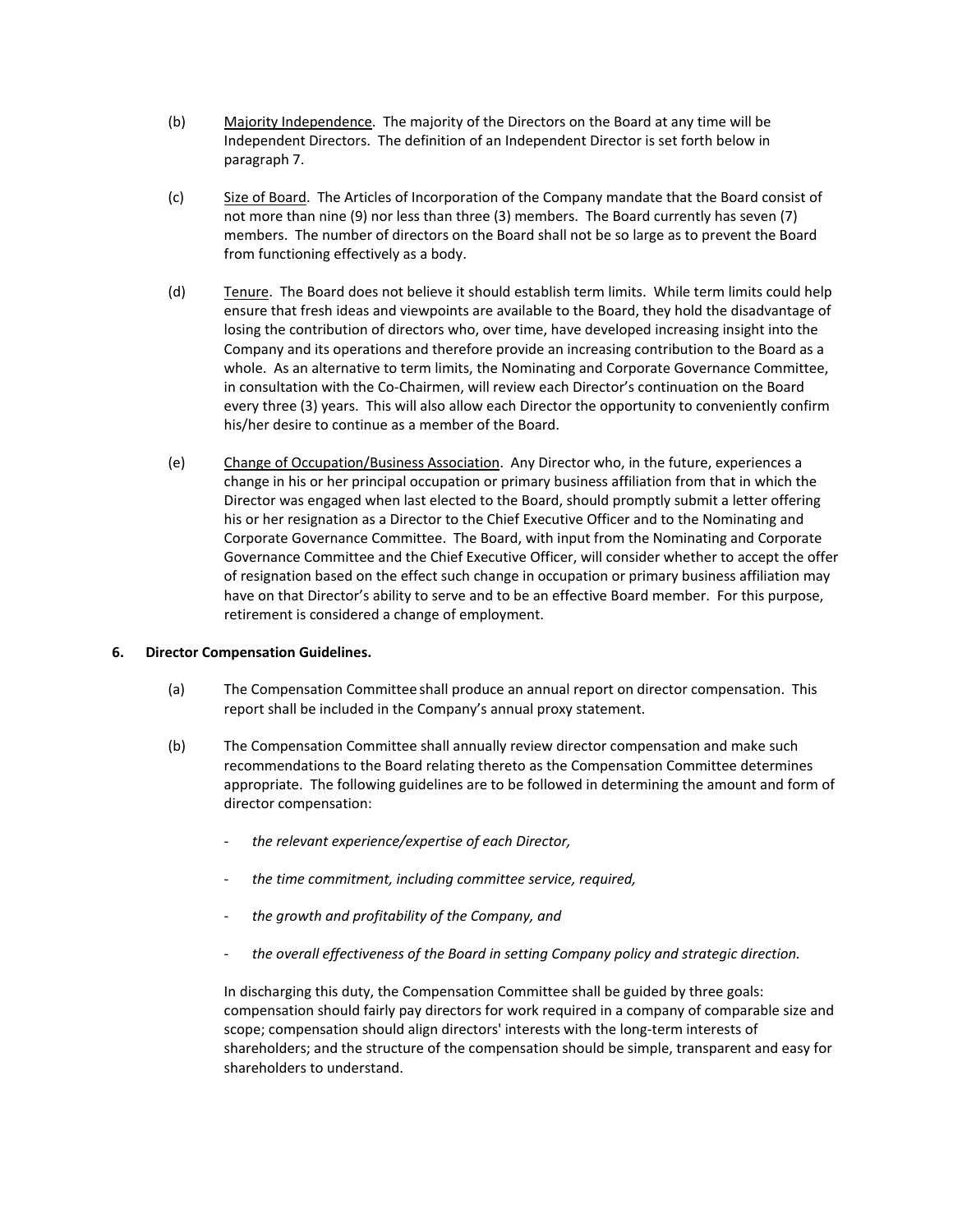- (c) Compensation may consist of cash, equity in the form of stock options or other means, as recommended by the Compensation Committee and approved by the Board.
- (d) Audit Committee members may not receive any remuneration from the Company other than compensation for Board service. Board compensation for Audit Committee members may reflect the greater time commitment involved in Audit Committee membership.
- (e) In determining compensation for Independent Directors, regard must be given to those Directors' independent status. Payments to a Director, to an immediate family member or to organizations with which a Director or an immediate family member is affiliated, including contributions to organizations affiliated with any of them, may actually or by appearance compromise the Director's independent status (see paragraph 7 below).
- (f) The Compensation Committee will report once a year to the Board the status of the Board's compensation in relation to comparable U.S. companies.
- (g) Changes in Board compensation should come at the suggestion of the Compensation Committee but with full discussion and approval by the Board.

#### **7. Independent Directors.**

- (a) For a Director to be considered an "Independent Director", the Board must annually determine, after review of each relationship between the Director and the Company, that he or she has no relationship which would interfere with the exercise of independent judgement in carrying out the responsibilities of a director.
- (b) The basis for the Company's determination of each Director's independence shall be the "independence requirements" set forth by the Securities and Exchange Commission (the "SEC") and the NYSE American provided, however that no Director shall be an Independent Director if he or she:
	- is, or during the past three years was, employed by the Company or any parent or subsidiary of the Company;
	- has a family member who is, or has in any of the last three years been, an executive officer of the Company or any parent or subsidiary of the Company;
	- accepted, or has a family member who accepted, any compensation from the Company in excess of \$60,000 during any period of twelve (12) consecutive months within the three (3) years preceding a determination of independence any compensation other than (i) compensation for Board or Board committee service, (ii) compensation paid to an immediate family member who is an employee (other than an executive officer) of the Company, (iii) compensation received for former service as an interim executive officer (provided the interim employment did not last longer than one year), or (iv) benefits under a tax-qualified retirement plan, or non-discretionary compensation.
	- is, or has an immediate family member who is, a partner in, or a controlling shareholder or an executive officer of, any organization to which the Company made, or from which the Company received, payments other than those arising solely from investments in the Company's securities that exceed 5% of the recipient's consolidated gross revenues for that year, or \$200,000, whichever is more, in the current fiscal year or any of the past three fiscal years;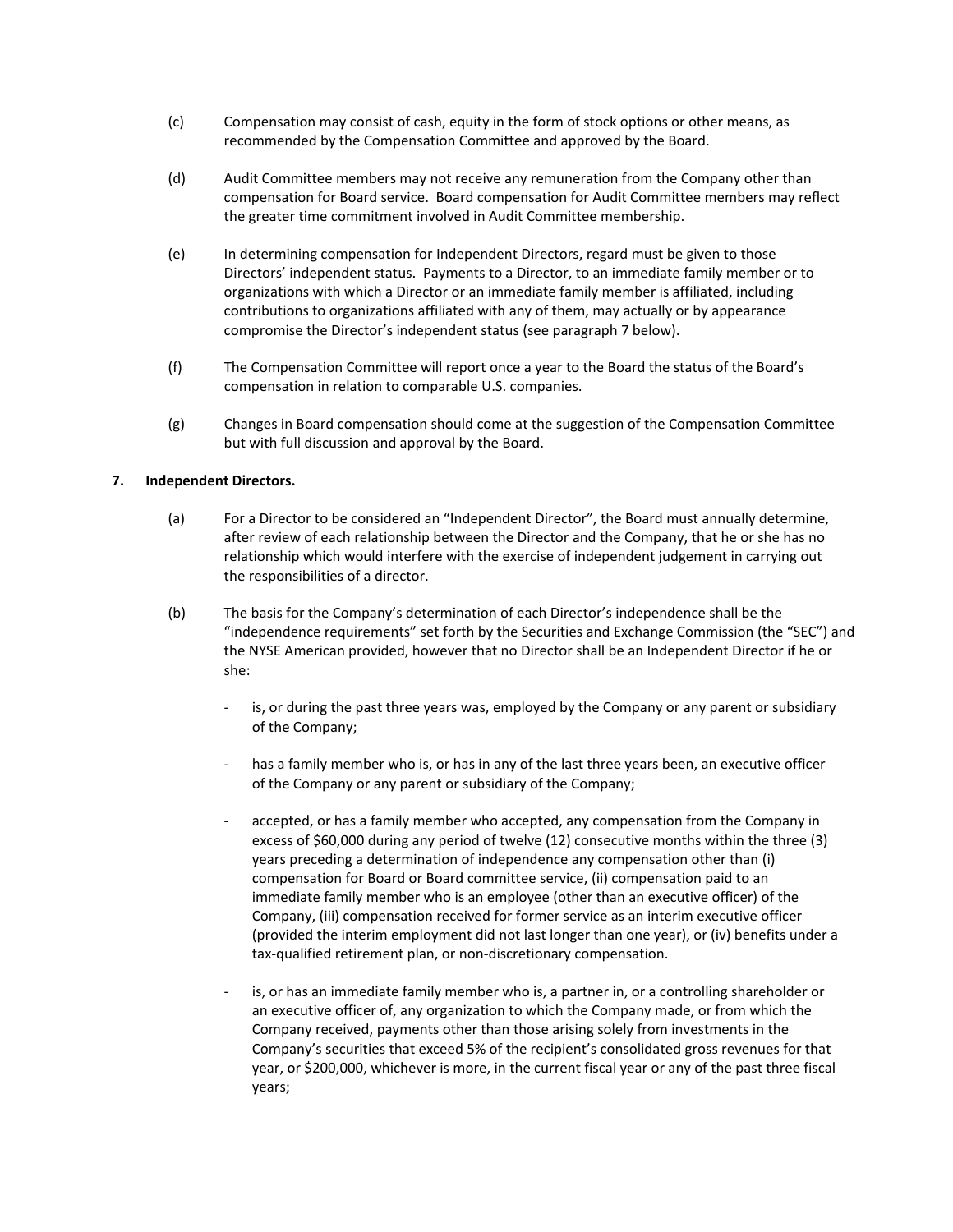- is, or has an immediate family member who is, employed as an executive officer of an entity where, at any time during the most recent three fiscal years, any of the executive officers of the Company serve on that entity's compensation committee; or
- is, or has an immediate family member who is, a current partner of the Company's outside auditor, or was a partner or employee of the Company's outside auditor who worked on the Company's audit at any time during any of the past three years.
- (c) The ownership of stock in the Company by Directors is encouraged and the ownership of a substantial amount of stock is not in itself a basis for a Director to be considered as not independent, provided that it may preclude participation on the Audit Committee of the Company.
- **8. Committees.** The by-laws of the Company permit the Board of Directors to establish one or more committees. The Board currently maintains the following committees: Audit Committee, Nominating and Corporate Governance Committee and Compensation Committee. The by-laws allow the Board to appoint additional committees and to disband any committee not specifically required, and the Board may do so at any time. The following is a summary description of the primary committees of the Board:
	- (a) Audit Committee. The Audit Committee shall consist of at least three (3) Directors. All members of the Audit Committee shall be Independent Directors and shall comply with all qualification requirements for audit committee members under any rules of the SEC and the NYSE American from time to time in force.

The duties of the Audit Committee are set forth in the Audit Committee Charter.

(b) Nominating and Corporate Governance Committee. All members of the Nominating and Corporate Governance Committee shall be Independent Directors and shall comply with all qualification requirements under any rules of the SEC and the NYSE American from time to time in force.

The duties of the Nominating and Corporate Governance Committee are set forth in the Nominating and Corporate Governance Committee Charter. As discussed in its Charter, the Nominating and Corporate Governance Committee shall conduct an annual evaluation of the effectiveness of the Board and its committees. As part of the review process, the Nominating and Corporate Governance Committee will solicit comments from all Directors. The performance assessment will be discussed with the full Board on an annual basis after the end of the fiscal year.

(c) Compensation Committee. All members of the Compensation Committee must be Independent Directors and must comply with all qualification requirements under any rules of the SEC and the NYSE American from time to time in force, as well as section 162(m) of the Internal Revenue Code.

The duties of the Compensation Committee are set forth in the Compensation Committee Charter.

The Nominating and Corporate Governance Committee shall make all recommendations to the Board for committee membership. After consideration of such recommendations, the Board will designate the members of the committees, taking into account the desires of the individual Board members and the suggestions of the Chief Executive Officer.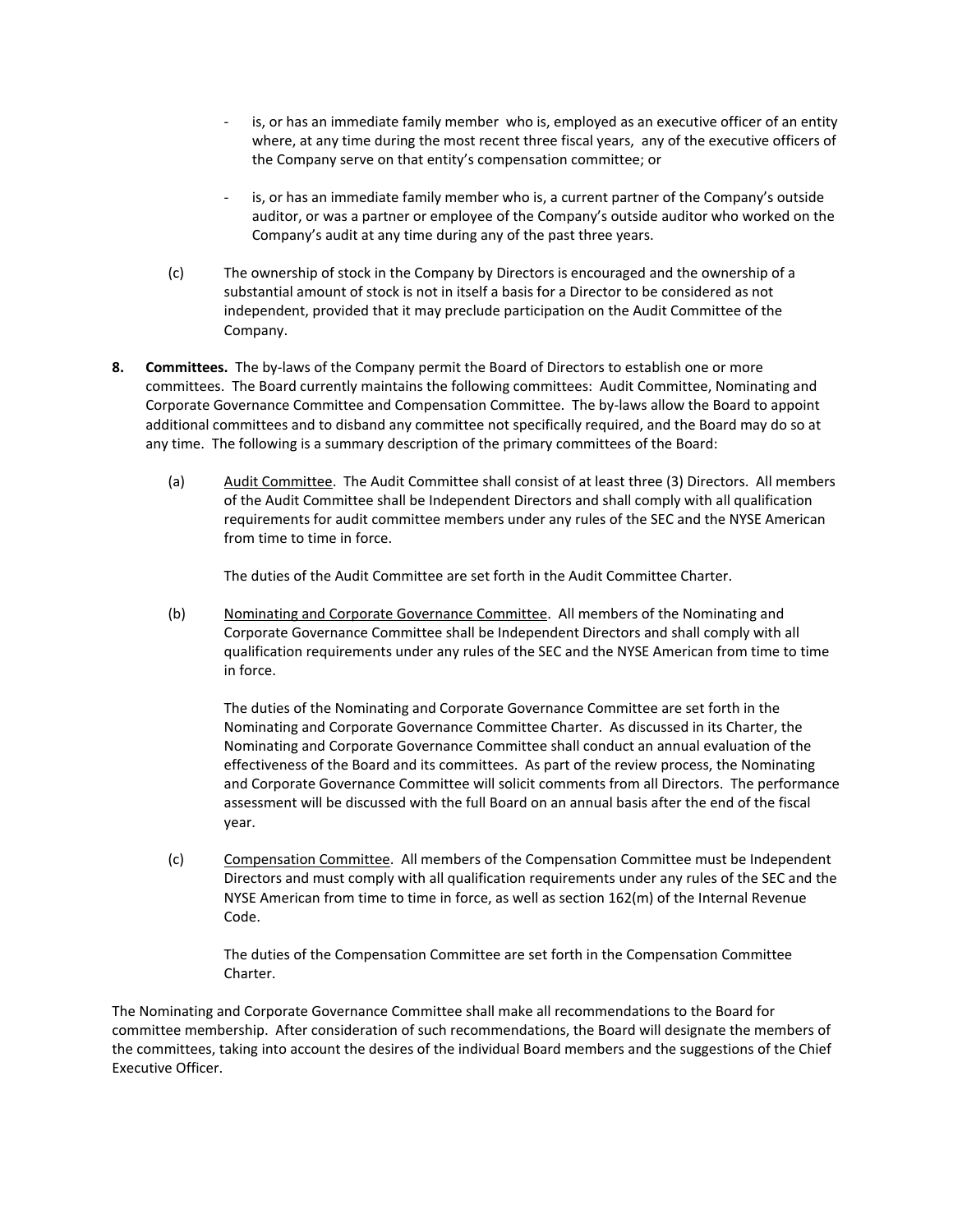Each committee of the Board is responsible to report annually to the Board an assessment of the committee's performance during the preceding year.

### **9. Executive Sessions of Independent Directors.**

- (a) The Independent Directors will hold regular executive sessions at least twice a year without management in order to promote open discussion among the Independent Directors. The Independent Directors designated to chair meetings in executive session shall be rotated each meeting among the Independent Directors.
- (b) The Board has not designated an Independent Director as a Lead Independent Director.
- (c) Independent Directors can be contacted at the following e-mail address: "CorporateSecretary@mastechdigital.com."

#### **10. Board Access to Management and Professional Advisors.**

- (a) Directors shall have full access to executive officers of the Company. While essential in order for Directors to keep abreast of Company affairs, Directors will use their discretion to ensure that access is not disruptive to the business operations of the Company. So far as appropriate any such contact will be coordinated with the Chief Executive Officer.
- (b) The Board welcomes regular attendance at each Board meeting of executive officers and other members of senior management of the Company. The Board encourages management to schedule presentations at Board meetings by managers who, because of personal involvement, can provide additional insight into the items being discussed or who management believes should be given exposure to the Board due to their future potential.
- (c) The Company's primary outside attorneys and registered public accountants shall make periodic presentations to, and be available to consult with, the Board.
- (d) The Directors and the Independent Directors acting as a group may, where appropriate, retain independent professional advisors.

#### **11. CEO Selection, Evaluation and Succession.**

- (a) The following criteria shall be employed when selecting a Chief Executive Officer:
	- deep knowledge of the markets in which the Company operates,
	- keen knowledge of, and clarity of vision for, the Company,
	- demonstration of exemplary leadership skills and ethical conduct,
	- ability to lead and develop a corporate culture committed to excellence, and
	- such other criteria as the Board may deem appropriate.
- (b) The performance of the Chief Executive Officer will be reviewed by the independent directors of the Board at least annually. Such reviews will follow recommendations from the Compensation Committee with respect to long and short term corporate goals and performance of the Chief Executive Officer.